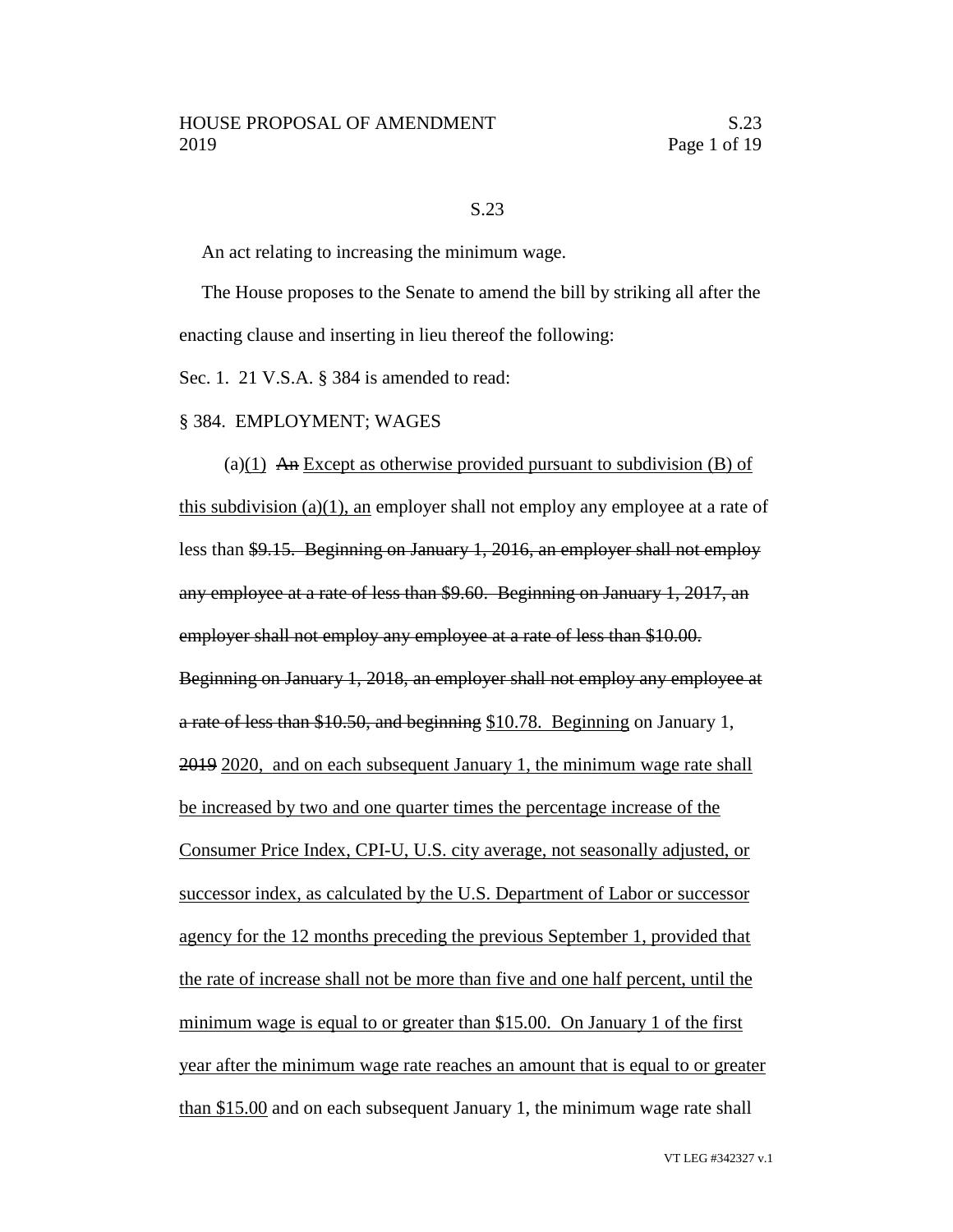be increased by five percent or the percentage increase of the Consumer Price Index, CPI-U, U.S. city average, not seasonally adjusted, or successor index, as calculated by the U.S. Department of Labor or successor agency for the 12 months preceding the previous September 1, whichever is smaller, but in . In no event shall the minimum wage be decreased. The minimum wage shall be rounded off to the nearest \$0.01.

(2) An employer in the hotel, motel, tourist place, and restaurant industry shall not employ a service or tipped employee at a basic wage rate less than one-half the minimum wage. As used in this subsection, "a service or tipped employee" means an employee of a hotel, motel, tourist place, or restaurant who customarily and regularly receives more than \$120.00 per month in tips for direct and personal customer service.

(3) If the minimum wage rate established by the U.S. government is greater than the rate established for Vermont pursuant to subdivision (1) of this subsection for any year, the minimum wage rate for that year shall be the rate established by the U.S. government.

\* \* \*

(e)(1) A tip shall be the sole property of the employee or employees to whom it was paid, given, or left. An employer that permits patrons to pay tips by credit card shall pay an employee the full amount of the tip that the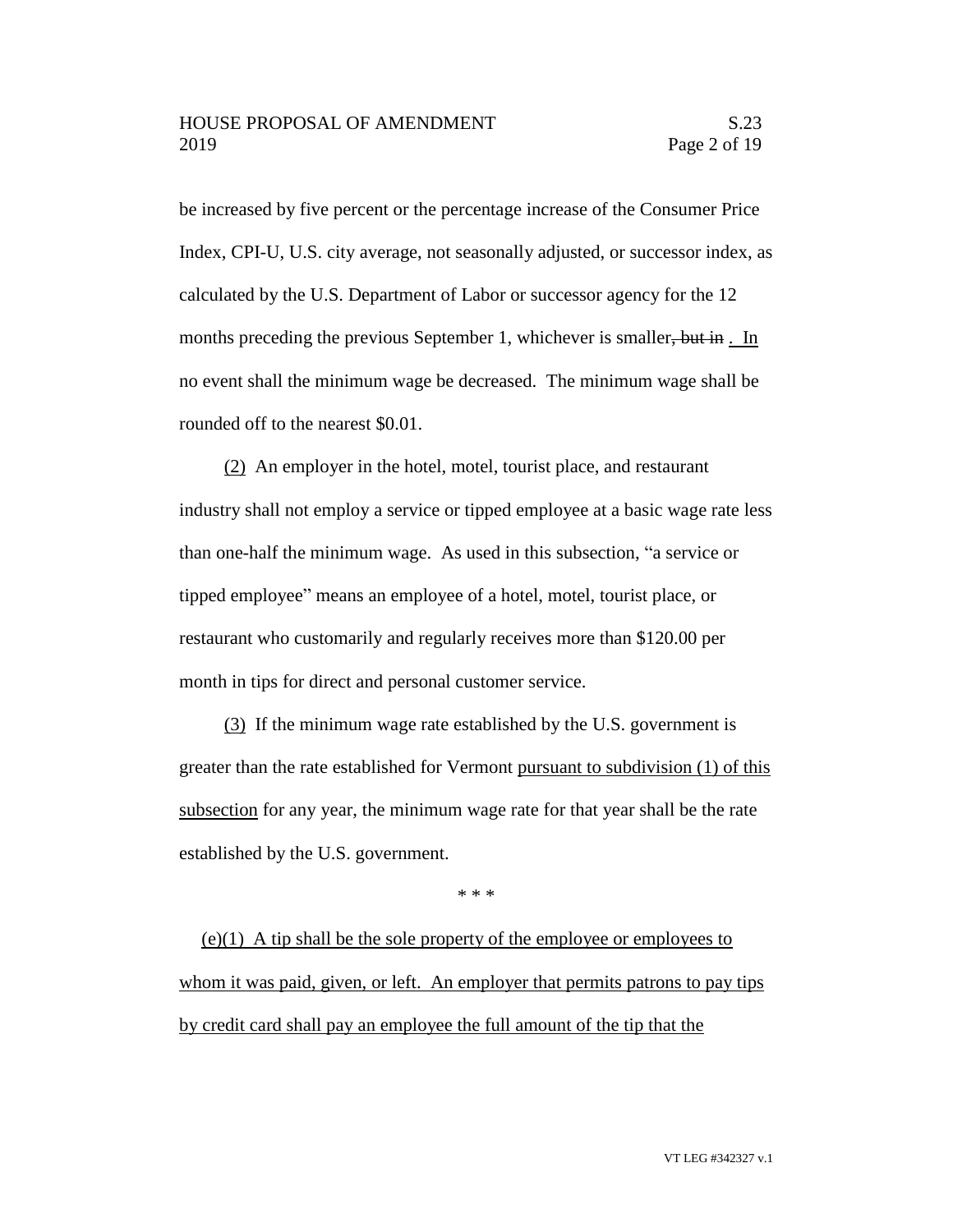customer indicated, without any deductions for credit card processing fees or costs that may be charged to the employer by the credit card company.

(2) An employer shall not collect, deduct, or receive any portion of a tip left for an employee or credit any portion of a tip left for an employee against the wages due to the employee pursuant to subsection (a) of this section.

(3) This subsection shall not be construed to prohibit the pooling of tips among:

(A) service or tipped employees as defined pursuant to subsection (a) of this section; or

(B) service or tipped employees who are paid at least the federal minimum wage established pursuant to 29 U.S.C. § 206(a)(1) and nonsupervisory employees who do not customarily and regularly receive more than \$120.00 per month in tips for direct and personal customer service.

(f)(1) Notwithstanding 2 V.S.A. § 20(d), on or before December 1, 2019, and on or before each subsequent December 1 until the minimum wage established pursuant to subdivision (a)(1) of this section reaches \$15.00, the Commissioner of Taxes shall submit a written report to the Governor and the General Assembly regarding whether the inflation-adjusted revenues from the sales tax imposed pursuant to 32 V.S.A. § 9771 and the use tax imposed pursuant to 32 V.S.A. § 9773 for the 12-month period ending on September 30 of that year have decreased by two percent or more relative to the revenues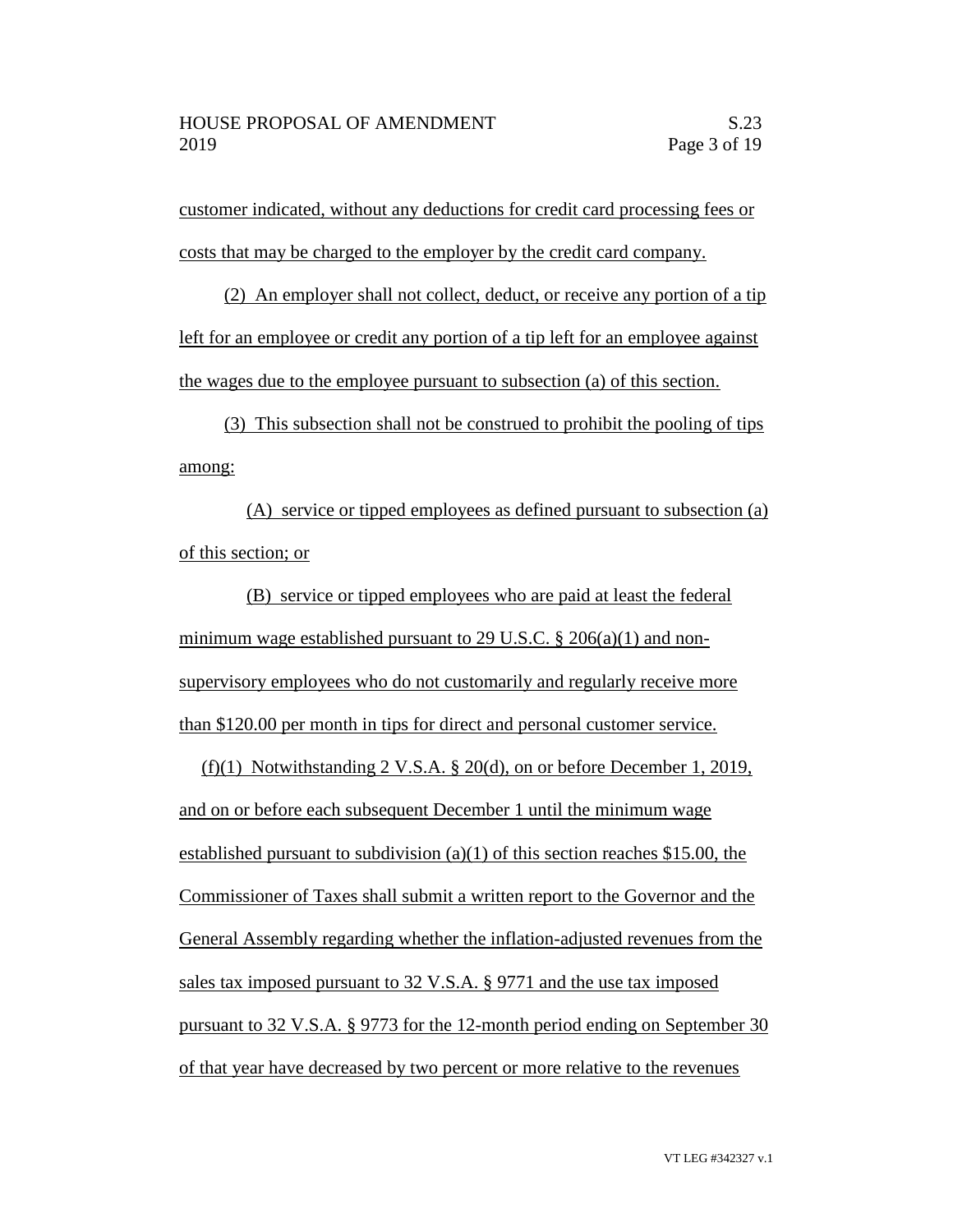from the sales tax and use tax for the 12-month period ending on September 30 of the previous year.

(2) Notwithstanding subdivision (a)(1) of this section, the minimum wage rate established pursuant to subdivision (a)(1) shall be increased by the percentage increase of the Consumer Price Index, CPI-U, U.S. city average, not seasonally adjusted, or successor index, as calculated by the U.S. Department of Labor or successor agency for the 12 months preceding the previous September 1 or by five percent, whichever is smaller, on January 1 of the next calendar year if both of the following occur:

(A) the Commissioner of Taxes' report indicates that the inflationadjusted revenues from the sales tax imposed pursuant to 32 V.S.A. § 9771 and the use tax imposed pursuant to 32 V.S.A. § 9773 for the 12-month period ending on September 30 of that year have decreased by two percent or more relative to the revenues from the sales tax and use tax for the 12-month period ending on September 30 of the previous year; and

(B) the official State revenue estimate for the General Fund in the current or next fiscal year has been reduced by two percent or more.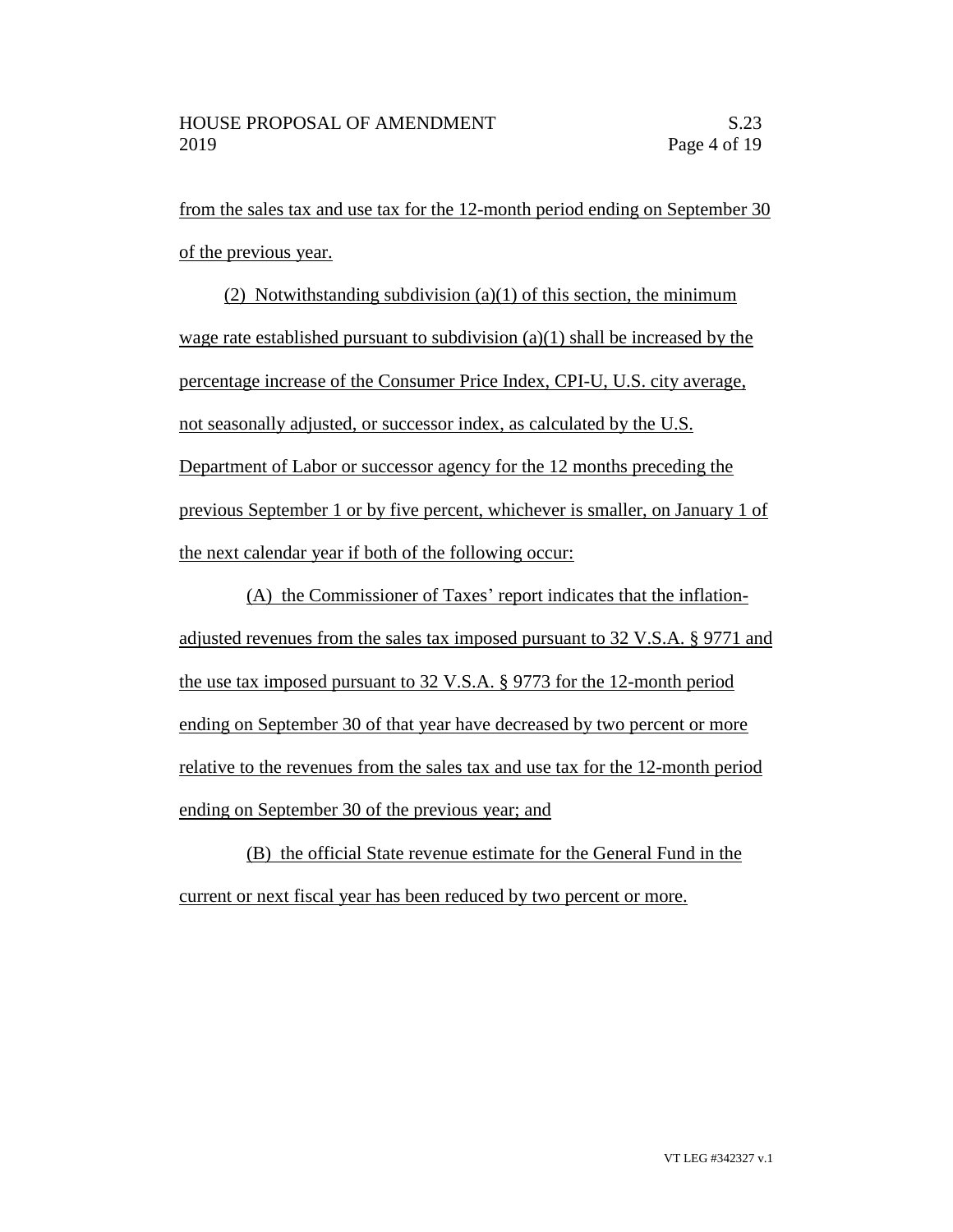Sec. 2. 21 V.S.A. § 383 is amended to read:

### § 383. DEFINITIONS

Terms used in this subchapter have the following meanings As used in this subchapter, unless a different meaning is clearly apparent from the language or context:

(1) "Commissioner," means the Commissioner of Labor or designee.

(2) "Employee," means any individual employed or permitted to work by an employer except:

\* \* \*

- (G) taxi-cab taxicab drivers;
- (H) outside salespersons; and

(I) secondary school students under 18 years of age working during all or any part of the school year or regular vacation periods. As used in this subdivision (2)(I), "regular vacation periods" does not include the period between two successive academic years.

(3) "Occupation," means an industry, trade, or business or branch thereof, or a class of work in which workers are gainfully employed.

(4) "Tip" means a sum of money gratuitously and voluntarily left by a customer for service, or indicated on a bill or charge statement, to be paid to a service or tipped employee for directly and personally serving the customer in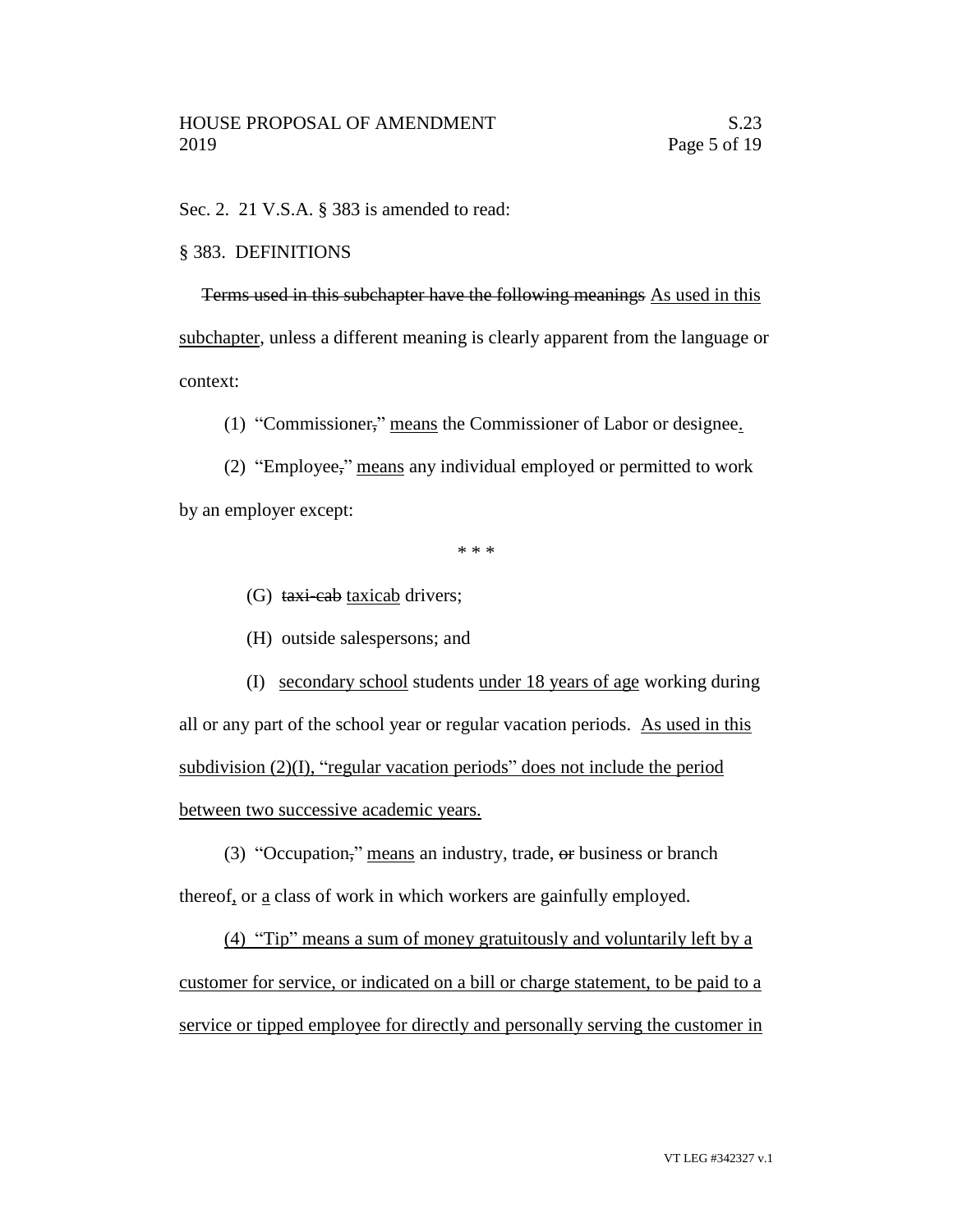a hotel, motel, tourist place, or restaurant. An employer-mandated service charge shall not be considered a tip.

Sec. 3. CHILD CARE FINANCIAL ASSISTANCE PROGRAM

(a) It is the intent of the General Assembly that investments and initiatives set forth in this section and Sec. 4 of this act are meant to complement the anticipated redesign of the Child Care Financial Assistance Program, which shall be monitored by the General Assembly.

(b) In fiscal year 2020, of the funds appropriated from the General Fund to the Department for Children and Families' Child Development Division, \$1,250,000.00 shall be used to restore the base for the Child Care Financial Assistance Program (CCFAP) and \$6,900,000.00 shall be used to adjust the sliding fee scale and reimbursement rates in CCFAP as follows:

(1) adjust the sliding fee scale of CCFAP to ensure that families whose gross income is up to 100 percent of the current federal poverty guidelines receive 100 percent of the available benefit and that families whose gross income is between 100 and 300 percent of the current federal poverty guidelines receive between 99 and 10 percent of the available financial assistance benefit, scaling between set eligibility levels as follows:

(A) 95 percent of the available financial assistance benefit for families at 125 percent of the current federal poverty guidelines;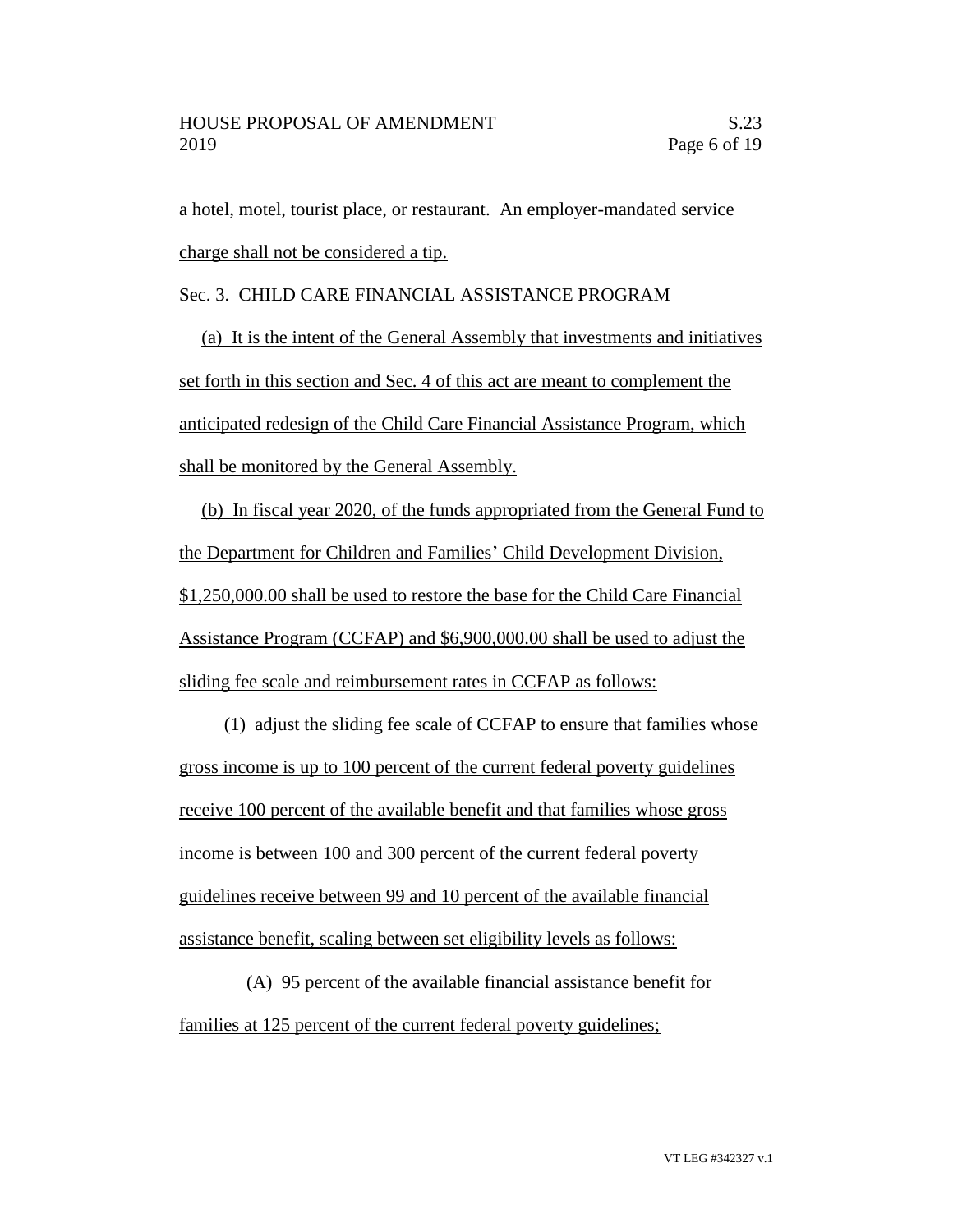(B) 75 percent of the available financial assistance benefit for families at 150 percent of the current federal poverty guidelines;

(C) 50 percent of the available financial assistance benefit for families at 200 percent of the current federal poverty guidelines; and

(D) 10 percent of the available financial assistance benefit for families at 300 percent of the current federal poverty guidelines; and

(2) align rates of reimbursement for preschool and school age children participating in CCFAP in fiscal year 2020 with the market rates reported on the 2015 Vermont Market Rate Survey and maintain rates of reimbursement for infants and toddlers participating in CCFAP in fiscal year 2020 with the market rates reported on the 2017 Vermont Market Rate Survey. Sec. 4. 33 V.S.A. § 3512(a)(4) is added to read:

(4) Beginning on January 1, 2025 and each subsequent year the minimum wage is increased thereafter, the Commissioner for Children and Families shall amend the Department for Children and Families' Child Care Financial Assistance Program to:

(A) adjust the sliding fee scale to correspond with each minimum wage increase required pursuant to 21 V.S.A. § 384(a)(1) in order to ensure that the benefit percentage at each new minimum wage level is not lower than the percentage applied under the former minimum wage; and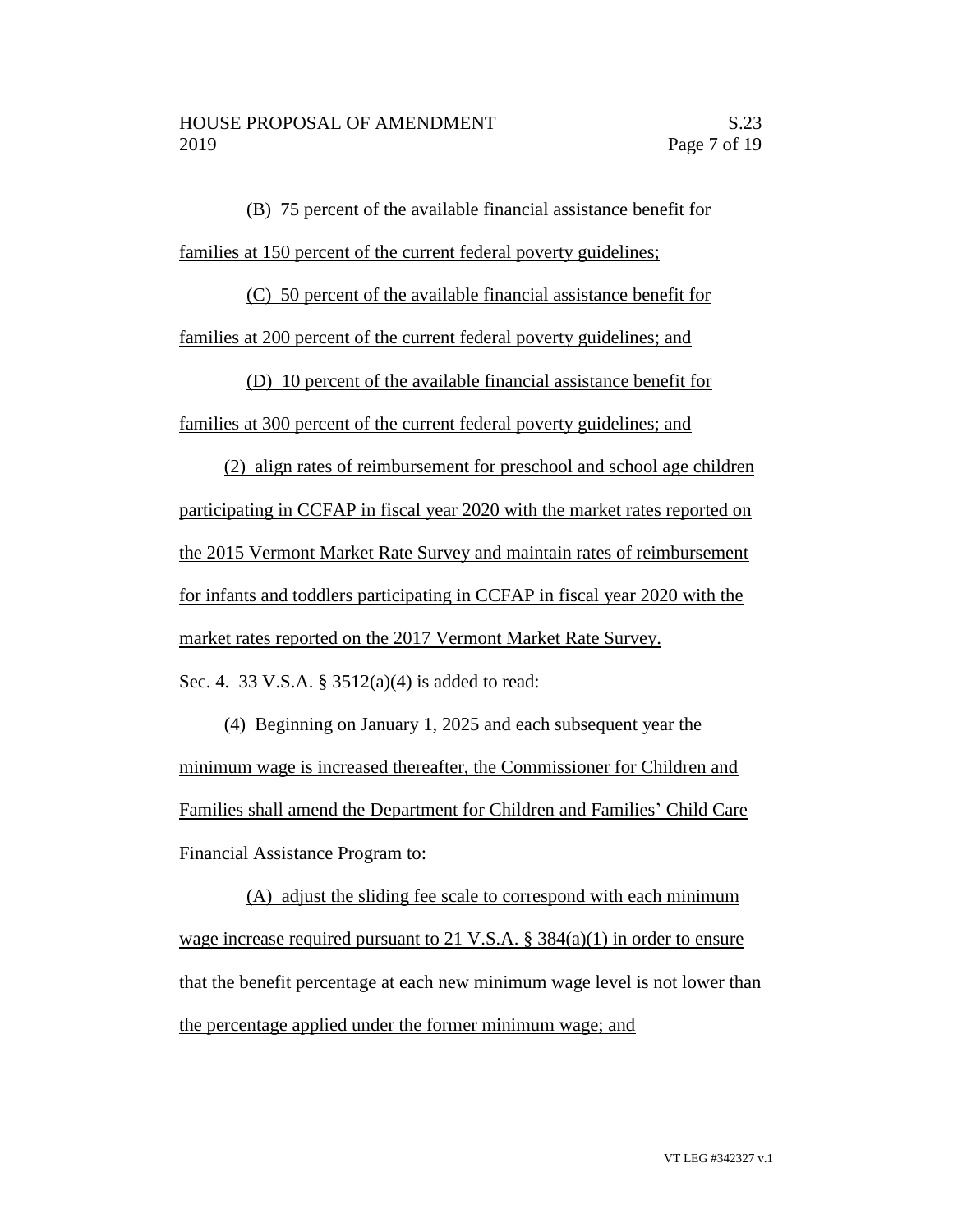(B) adjust the rate of reimbursement paid to providers on behalf of families participating in the Child Care Financial Assistance Program in a manner that offsets the estimated increased cost of child care in Vermont resulting from an increase in the minimum wage required pursuant to 21 V.S.A. § 384(a)(1).

# Sec. 5. INCREASES FOR EMPLOYEES OF CERTAIN MEDICAID- PARTICIPATING PROVIDERS AND INDEPENDENT DIRECT SUPPORT PROVIDERS; REPORT

(a) On or before December 15, 2019, the Secretary of Human Services, in consultation with the Joint Fiscal Office and relevant service providers, shall submit a written report to the House Committees on Appropriations, on General, Housing, and Military Affairs, on Health Care, and on Human Services and the Senate Committees on Appropriations, on Economic Development, Housing and General Affairs, and on Health and Welfare regarding the projected costs for fiscal years 2020 and 2021 of increasing Medicaid reimbursement rates to:

(1) Medicaid participating providers, including designated agencies, specialized service agencies, home health agencies, nursing homes, residential care homes, assisted living residences, and adult day agencies, by an amount necessary to facilitate the payment of wages to their employees who are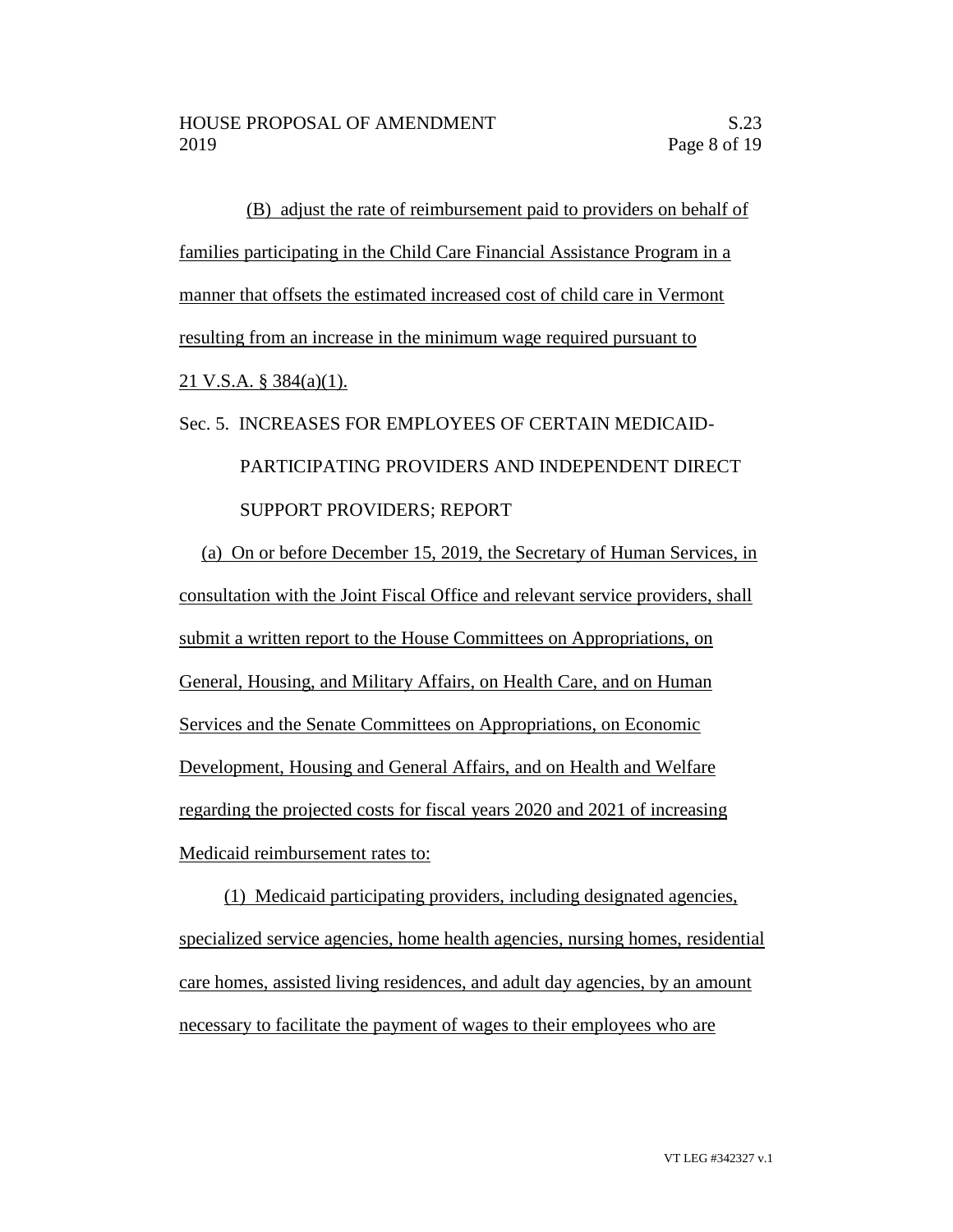providing services pursuant to the State Medicaid Program that are equal to at least the minimum wage set forth in 21 V.S.A. § 384; and

(2) independent direct support providers who are providing home- and community-based services pursuant to the State Medicaid Program to facilitate the payment of wages to those independent direct support providers that are equal to at least the minimum wage set forth in 21 V.S.A. § 384.

(b)(1) On or before August 15, 2019, the Secretary of Human Services shall request any documentation of wages and related costs that the Secretary determines to be necessary to develop the projections required pursuant to subsection (a) of this section from:

(A) Medicaid participating providers with employees who are providing services pursuant to the State Medicaid Program and earn wages that are at or near the minimum wage set forth in 21 V.S.A. § 384; and

(B) any fiscal services agency providing payroll services in relation to independent direct support providers who are providing home- and community-based services pursuant to the State Medicaid Program.

(2) Service providers and fiscal services agencies shall, on or before October 15, 2019, provide to the Secretary the documentation requested pursuant to subdivision (1) of this subsection.

(3) Any service provider that fails to provide the information requested by the Secretary pursuant to this subsection shall forfeit the right in fiscal years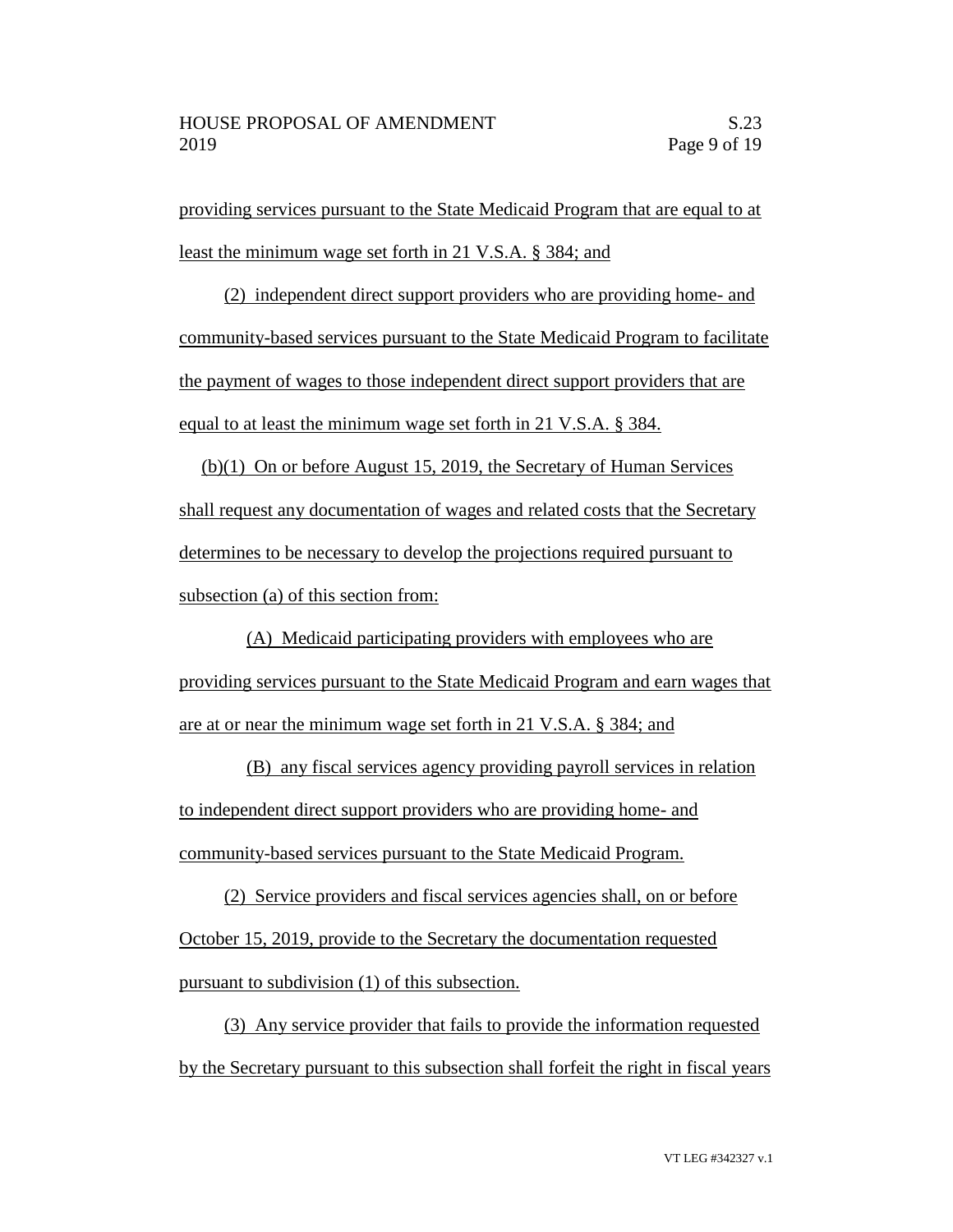2020 and 2021 to any increase in Medicaid reimbursement rates that is proposed pursuant to subsection (a) of this section.

Sec. 6. MINIMUM WAGE FOR EMPLOYERS PROVIDING BENEFITS;

## STUDY COMMITTEE; REPORT

(a) Creation. There is created the Minimum Wage for Employers

Providing Benefits Study Committee to examine the possibility of creating a separate minimum wage rate for employers that provide certain benefits to their employees that would increase more slowly than the standard minimum wage.

(b) Membership. The Committee shall be composed of the following members:

(1) a current member of the House of Representatives, who shall be appointed by the Speaker of the House;

(2) a current member of the Senate, who shall be appointed by the Committee on Committees;

(3) a representative of employers, who shall be appointed by the Speaker of the House;

(4) a representative of employees earning wages that are at or near the minimum wage, who shall be appointed by the Committee on Committees; and

(5) the Commissioner of Labor or designee.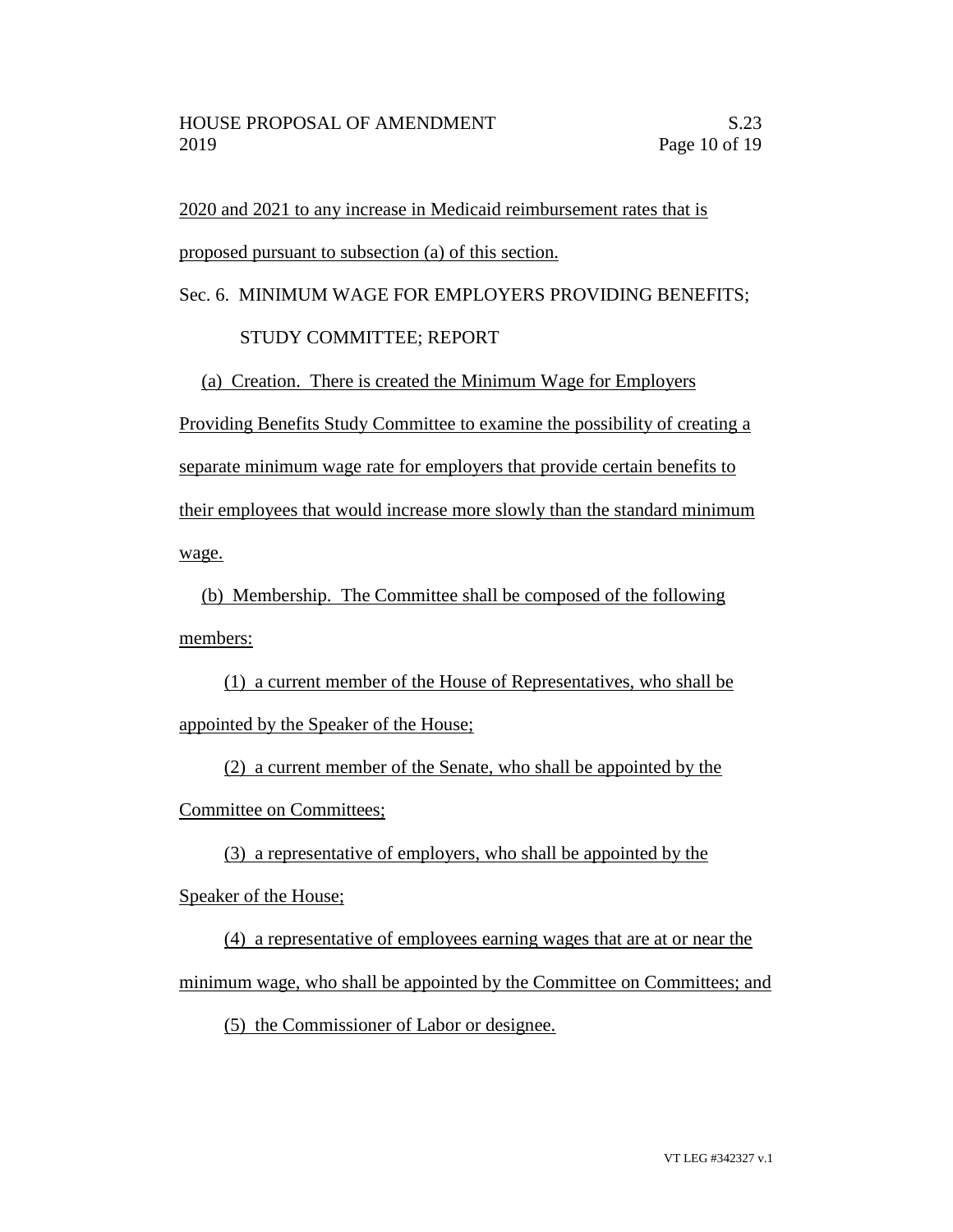(c) Powers and duties. The Committee shall study the possibility of creating a separate minimum wage rate for employers that provide certain benefits to their employees that would increase more slowly than the standard minimum wage, including the following topics:

(1) the experience of jurisdictions that have created a second minimum wage rate for employers that provide certain benefits to their employees that would increase more slowly than the standard minimum wage;

(2) the advantages and drawbacks of permitting an employer to qualify for a minimum wage rate that increases more slowly than the standard minimum wage by providing certain types of benefits, including health insurance, retirement, child care reimbursement, family and medical leave, and tuition reimbursement; and

(3) an appropriate minimum value of benefits that must be provided to qualify an employer for a second minimum wage rate that increases more slowly than the standard minimum wage.

(d) Assistance. The Committee shall have the administrative, technical, and legal assistance of the Office of Legislative Council and the Joint Fiscal Office.

(e) Report. On or before January 15, 2020, the Committee shall submit a written report to the House Committee on General, Housing, and Military Affairs and the Senate Committee on Economic Development, Housing and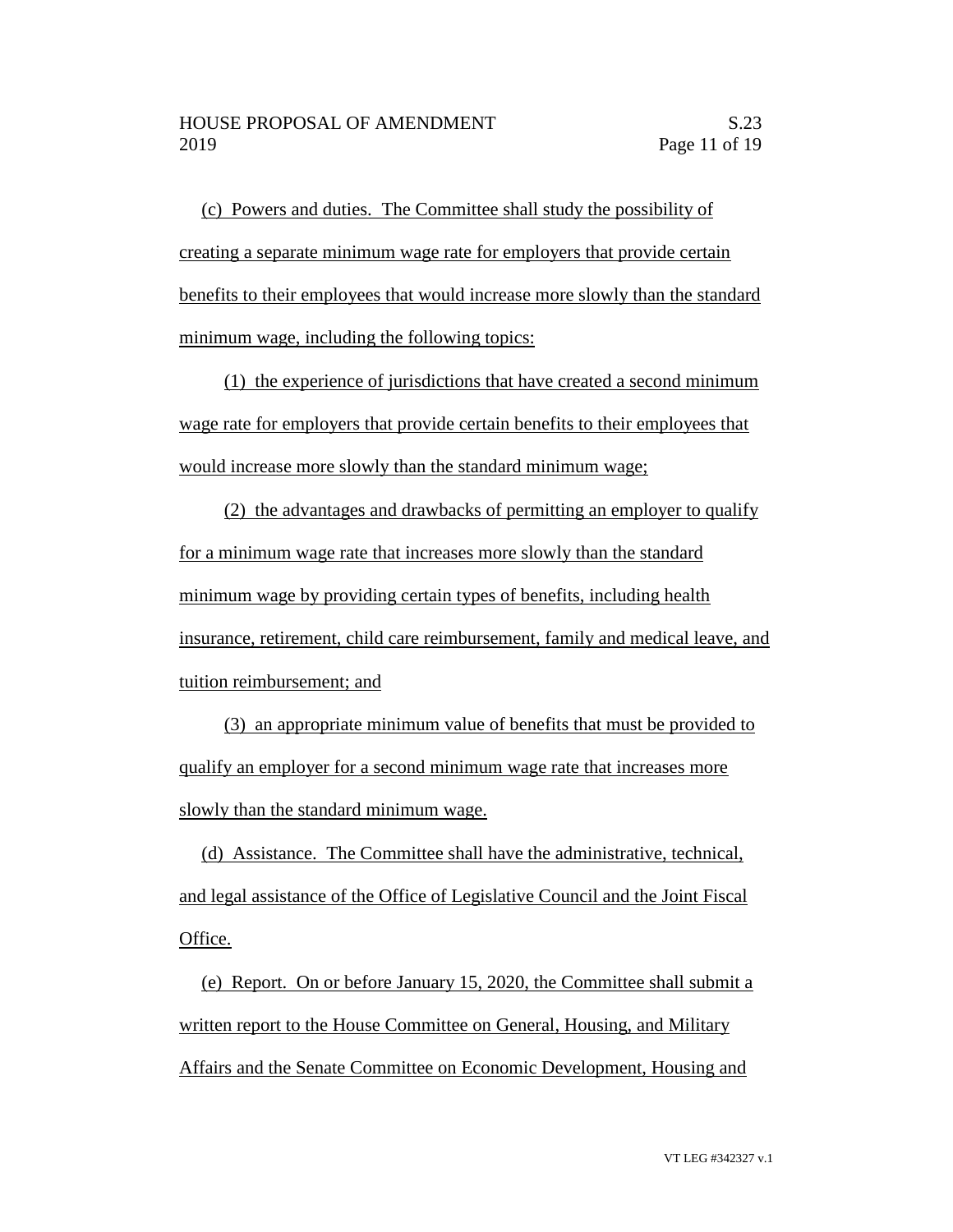General Affairs with its findings and any recommendations for legislative action.

(f) Meetings.

(1) The member from the House shall call the first meeting of the Committee to occur on or before September 15, 2019.

(2) The Committee shall select a chair from among its members at the first meeting.

(3) A majority of the membership shall constitute a quorum.

(4) The Committee shall cease to exist on January 31, 2020.

(g) Compensation and reimbursement.

(1) For attendance at meetings during adjournment of the General

Assembly, a legislative member of the Committee serving in his or her

capacity as a legislator shall be entitled to per diem compensation and

reimbursement of expenses pursuant to 2 V.S.A. § 406 for not more than four meetings.

(2) Other members of the Committee who are not otherwise compensated for their attendance at meetings shall be entitled to per diem compensation and reimbursement of expenses as permitted under 32 V.S.A. § 1010 for not more than four meetings.

(3) Payments to members of the Committee authorized under this subsection shall be made from monies appropriated to the General Assembly.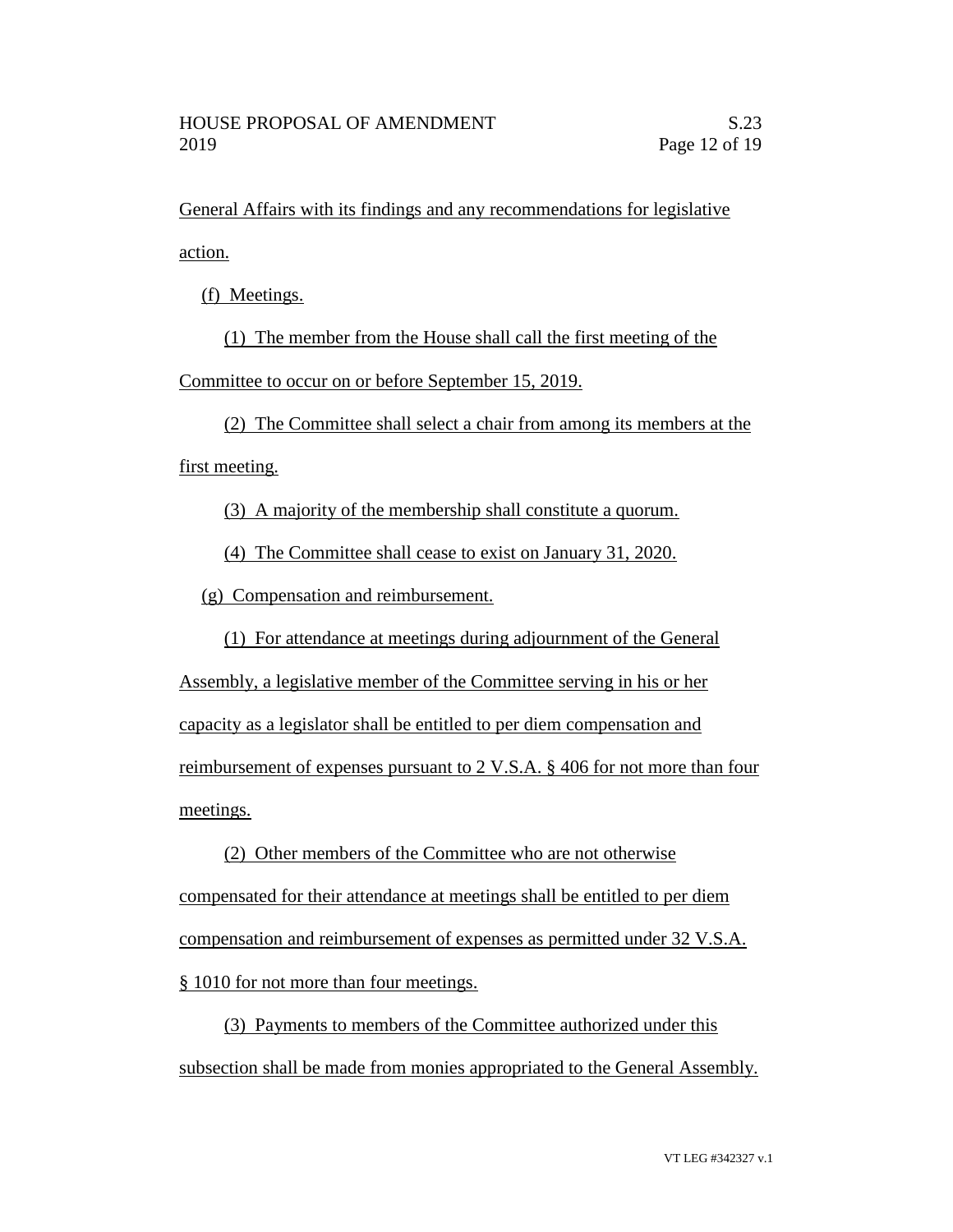Sec. 7. MINIMUM WAGE; ADJUSTMENT FOR INFLATION; REPORT

On or before January 15, 2023, the Office of Legislative Council and the

Joint Fiscal Office shall submit a written report to the House Committee on

General, Housing, and Military Affairs and the Senate Committee on

Economic Development, Housing and General Affairs regarding potential

mechanisms for indexing the minimum wage established pursuant to 21 V.S.A.

§ 384 to inflation after 2024. In particular, the report shall:

(1) identify and examine mechanisms that other jurisdictions use to index their minimum wages to inflation and the potential benefits and disadvantages of each mechanism; and

(2) identify and examine any alternative mechanisms to index the minimum wage to inflation, including alternative measures of inflation, and the potential benefits and disadvantages of each mechanism.

Sec. 8. TIPPED AND STUDENT MINIMUM WAGE STUDY

COMMITTEE; REPORT

(a) Creation. There is created the tipped and student minimum wage study committee to examine the effects of altering or eliminating the basic wage rate for tipped employees in Vermont and of eliminating the subminimum wage for secondary school students during the school year.

(b) Membership. The Committee shall be composed of the following members: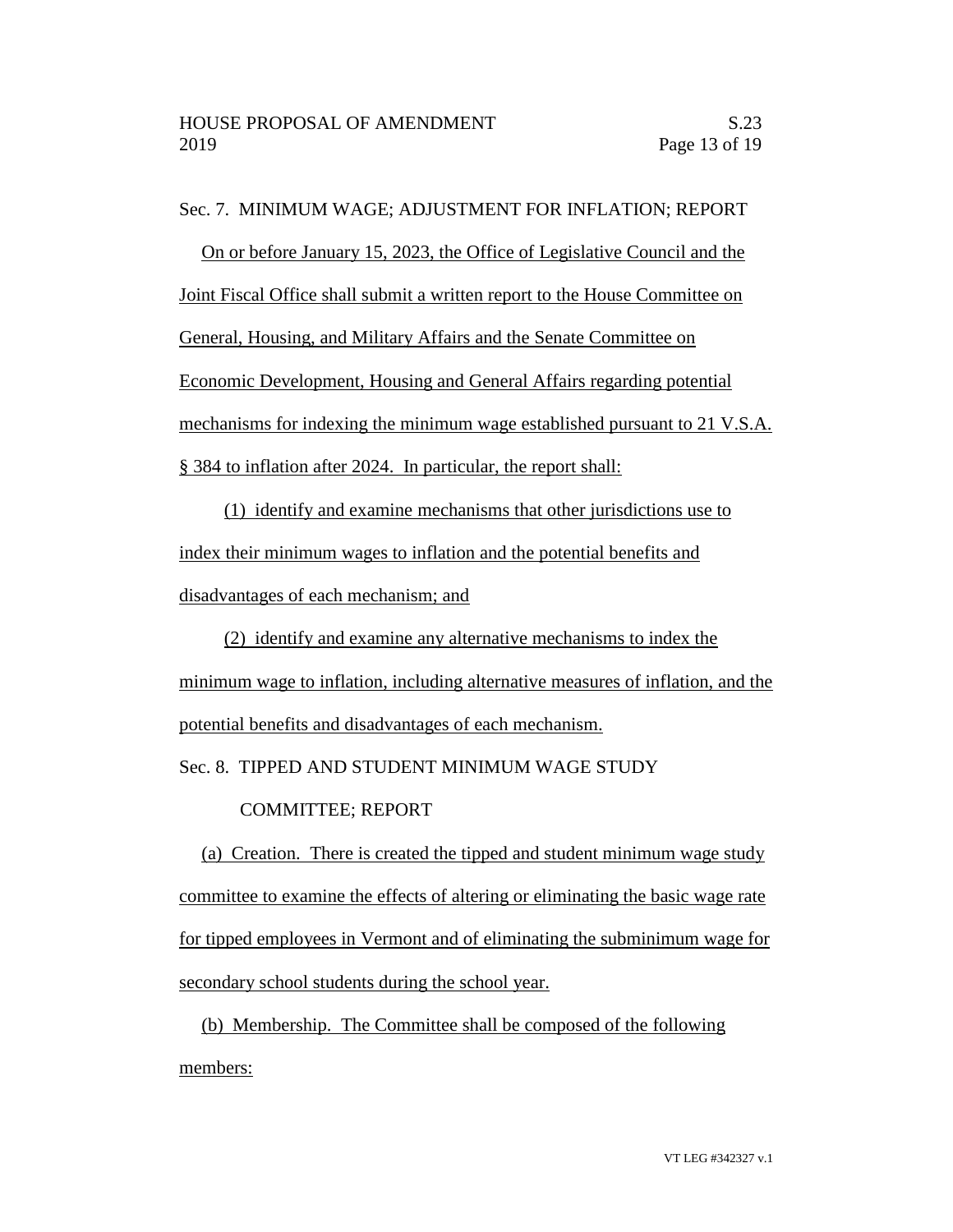(1) one member of the House appointed by the Speaker of the House;

(2) one member of the Senate appointed by the Committee on

Committees;

(3) the Commissioner of Labor or designee;

(4) the Commissioner for Children and Families or designee;

(5) one member representing employers in the food service or

hospitality industry, appointed by the Speaker of the House; and

(6) one member representing tipped workers in the food service or

hospitality industry, appointed by the Committee on Committees.

(c) Powers and duties. The Committee shall study the effects of altering or

eliminating the basic wage rate for tipped employees and of eliminating the

subminimum wage for secondary school students during the school year,

including the following issues:

(1) the impact in states that have eliminated their tipped wage on:

(A) jobs, prices, and the state economy; and

(B) the welfare of tipped workers, women, and working families with children;

(2) the impact in states that have increased their tipped wage during the last 10 years on:

(A) jobs, prices, and the state economy; and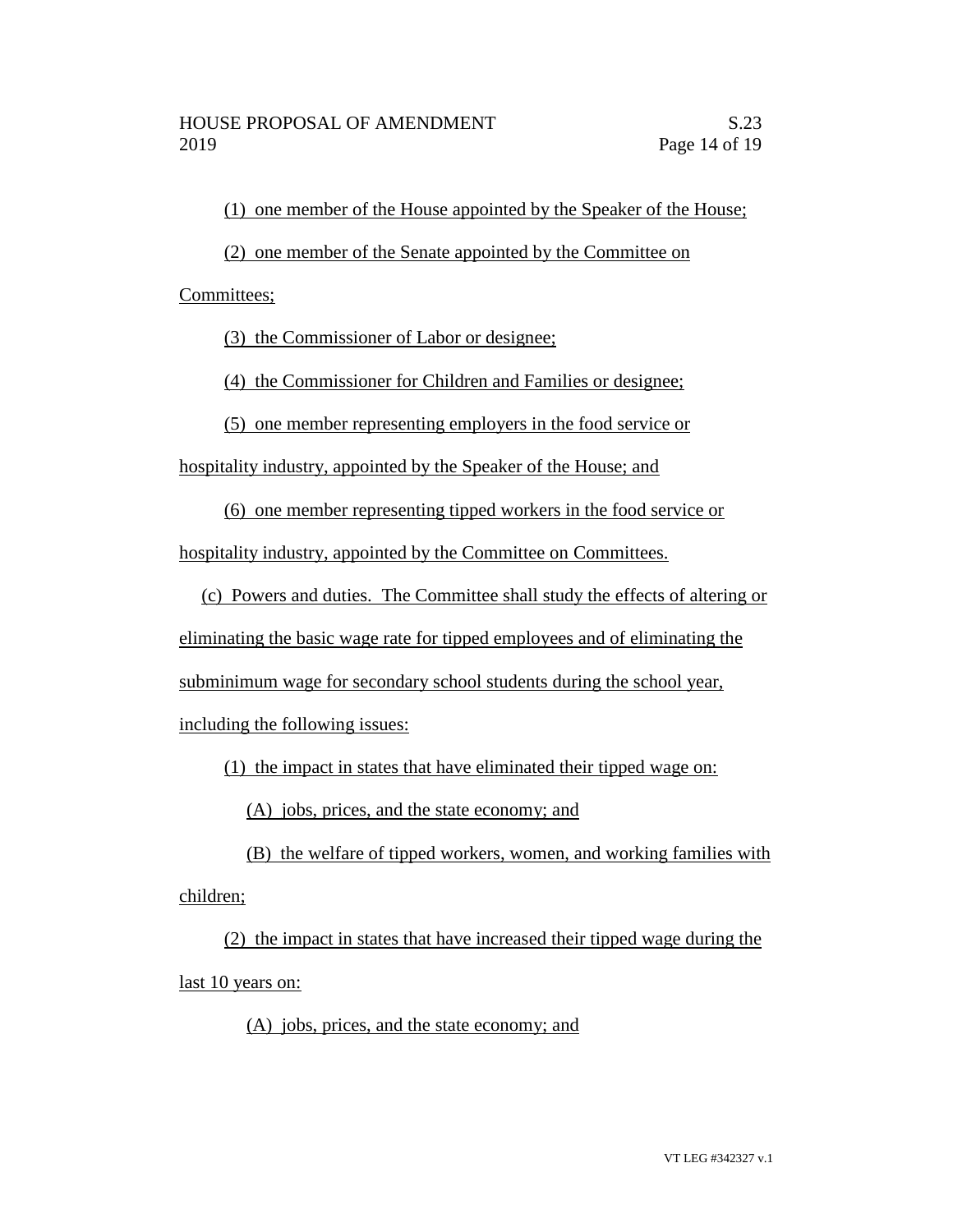(B) the welfare of tipped workers, women, and working families with children;

(3) the impact in states that have decoupled their tipped wage from the

standard minimum wage during the last 10 years on:

(A) jobs, prices, and the state economy; and

(B) the welfare of tipped workers, women, and working families with

children;

(4) the projected impact in Vermont of altering or eliminating the basic wage rate for tipped employees on:

(A) jobs, prices, and the State economy; and

(B) the welfare of tipped workers, women, and working families with children; and

(5) the projected impact in Vermont of eliminating the subminimum wage for secondary school students on jobs, prices, the State economy, and the welfare of individuals under 22 years of age.

(d) Assistance. The Committee shall have the administrative, technical, and legal assistance of the Office of Legislative Council and the Joint Fiscal Office.

(e) Report. On or before December 15, 2019, the Committee shall submit a written report to the House Committee on General, Housing, and Military Affairs and the Senate Committee on Economic Development, Housing and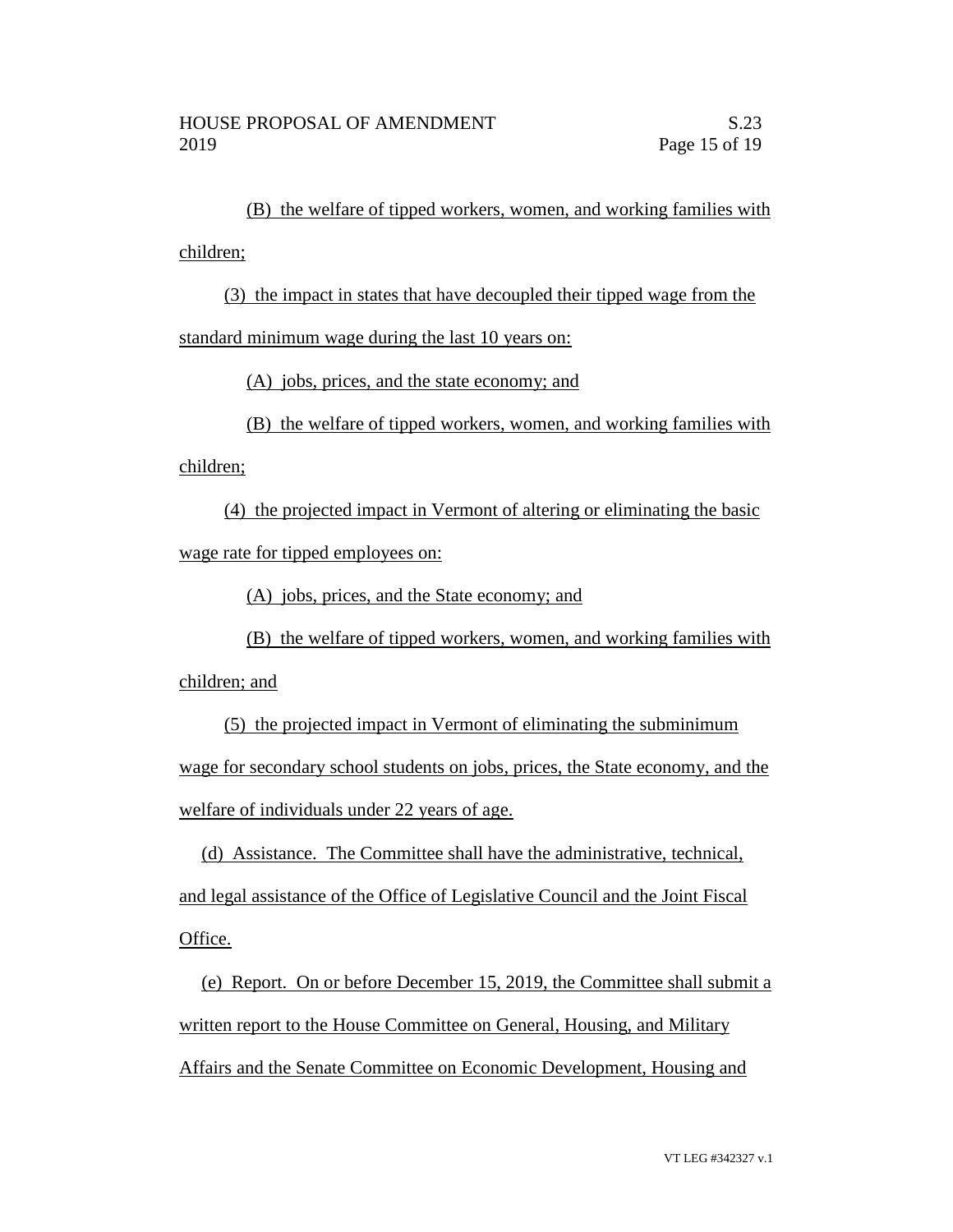General Affairs with its findings and recommendations, if any, for legislative action related to Vermont's basic wage for tipped employees and subminimum wage for secondary school students.

(f) Meetings.

(1) The Commissioner of Labor shall call the first meeting of the

Committee to occur on or before September 15, 2019.

(2) The Committee shall select a chair from among its members at the first meeting.

(3) A majority of the membership shall constitute a quorum.

(4) The Committee shall cease to exist on January 30, 2020.

(g) Compensation and reimbursement.

(1) For attendance at meetings during adjournment of the General Assembly, a legislative member of the Committee serving in his or her capacity as a legislator shall be entitled to per diem compensation and reimbursement of expenses pursuant to 2 V.S.A. § 406 for not more than six meetings. These payments shall be made from monies appropriated to the General Assembly.

(2) Members of the Committee who are not employees of the State of Vermont and who are not otherwise compensated or reimbursed for their attendance shall be entitled to per diem compensation and reimbursement of expenses as permitted under 32 V.S.A. § 1010 for not more than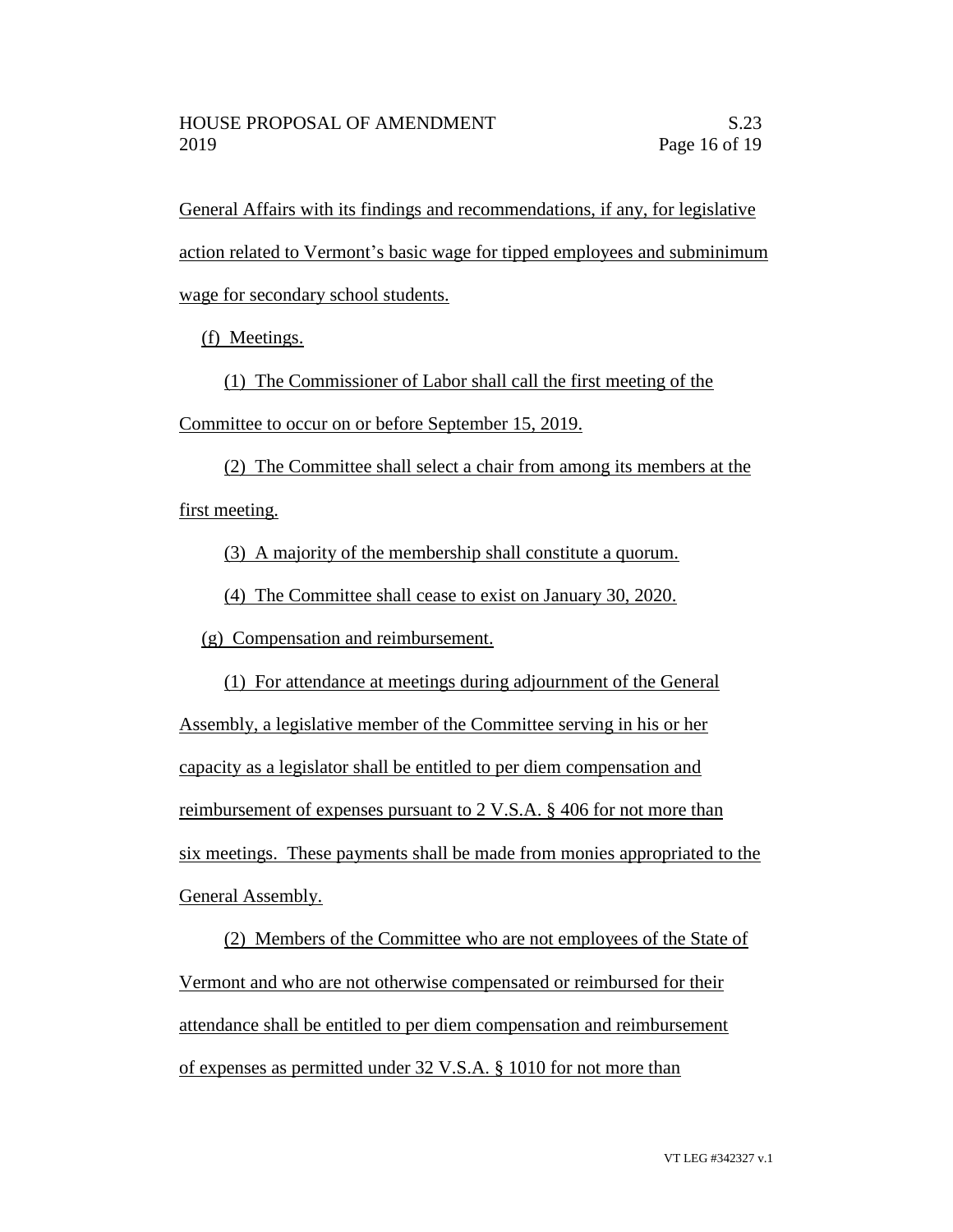six meetings. These payments shall be made from monies appropriated to the General Assembly.

Sec. 9. MINIMUM WAGE FOR AGRICULTURAL WORKERS;

## WORKING GROUP; REPORT

(a) Creation. There is created the Agricultural Minimum Wage Working Group to examine the wage and hour laws for agricultural workers.

(b) Membership. The Working Group shall be composed of the following members:

(1) one member of the House appointed by the Speaker of the House;

(2) one member of the Senate appointed by the Committee on

Committees;

(3) The Secretary of Agriculture or designee; and

(4) The Commissioner of Labor or designee.

(c) Powers and duties. The Working Group shall study the wage and hour laws for agricultural workers, including the following issues:

(1) the overlapping legal requirements of the federal Fair Labor

Standards Act and Vermont's wage and hour laws with respect to agricultural employees and employers;

(2) particular issues and challenges related to federal and State wage and hour laws that Vermont's agricultural employees and employers face; and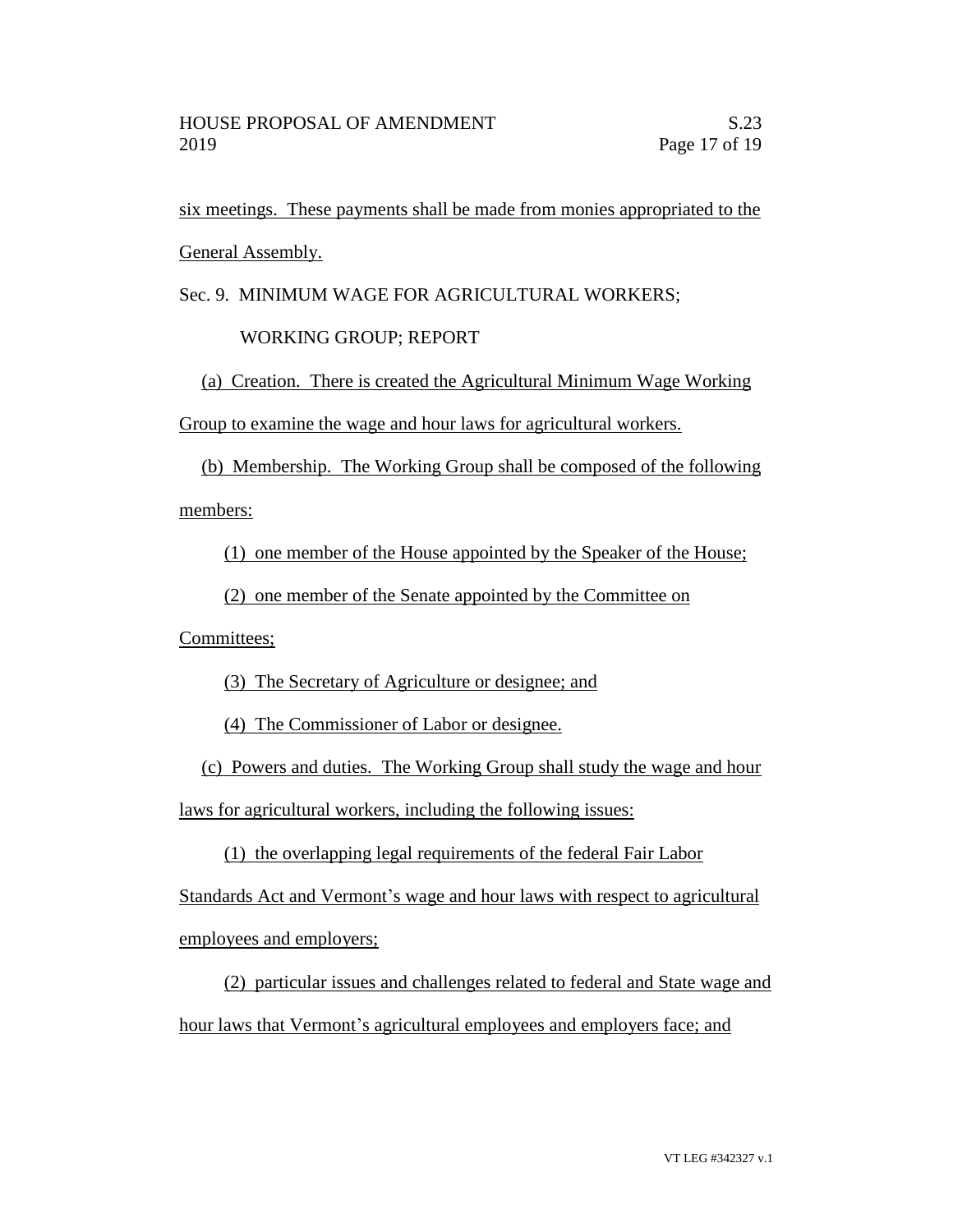(3) how other states have addressed similar issues and challenges in their wage and hour laws.

(d) Assistance. The Working Group shall have the administrative,

technical, and legal assistance of the Office of Legislative Council.

(e) Report. On or before December 15, 2019, the Working Group shall

submit a written report to the House Committees on Agriculture and on

General, Housing, and Military Affairs and the Senate Committees on

Agriculture and on Economic Development, Housing and General Affairs with

its findings and any recommendations for legislative action.

(f) Meetings.

(1) The member from the House shall call the first meeting of the Working Group to occur on or before September 15, 2019.

(2) The Committee shall select a chair from among its members at the first meeting.

(3) A majority of the membership shall constitute a quorum.

(4) The Working Group shall cease to exist on January 30, 2020.

(g) Compensation and reimbursement. For attendance at meetings during adjournment of the General Assembly, a legislative member of the Working Group serving in his or her capacity as a legislator shall be entitled to per diem compensation and reimbursement of expenses pursuant to 2 V.S.A. § 406 for